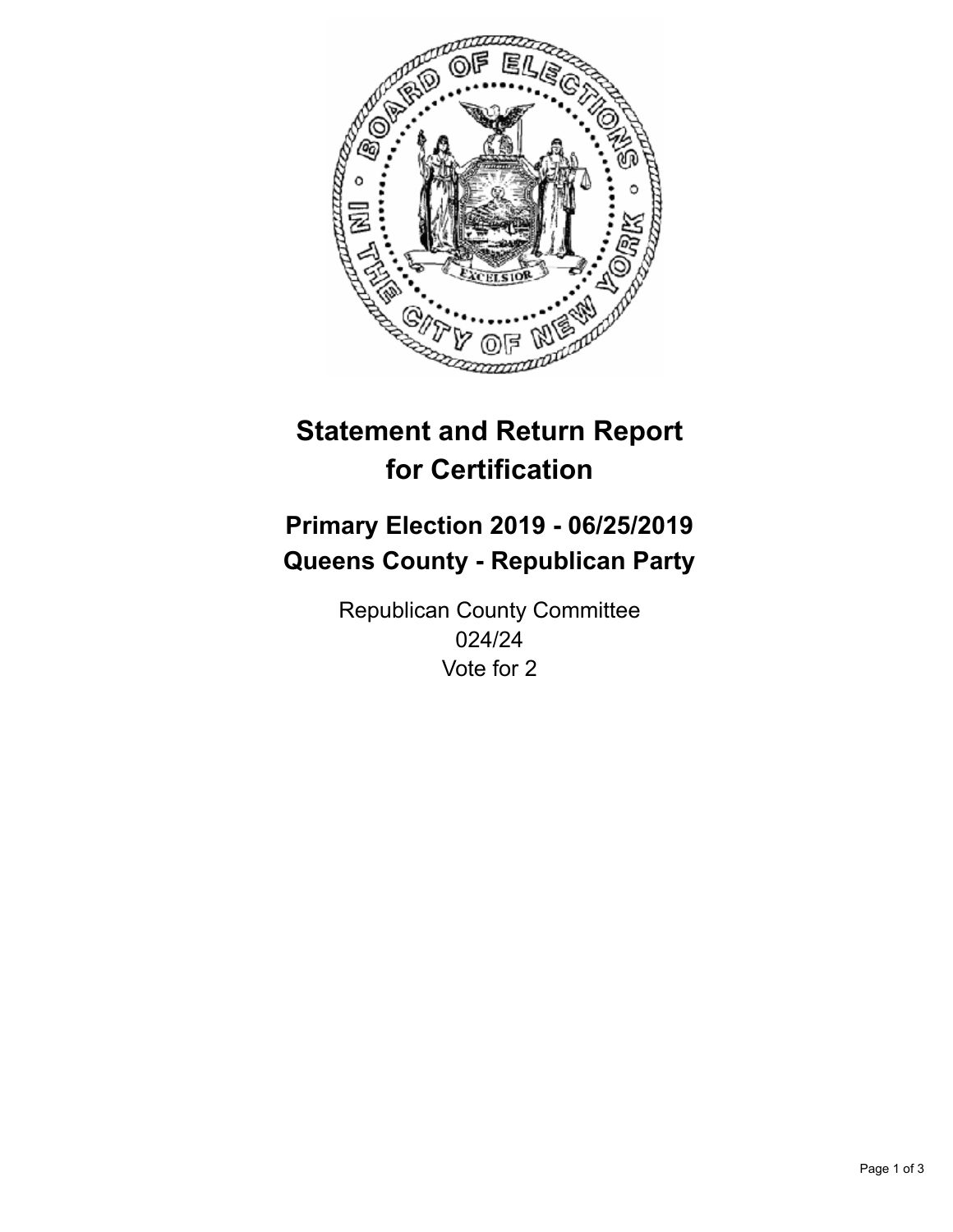

## **Assembly District 24**

| <b>PUBLIC COUNTER</b>                                    |    |
|----------------------------------------------------------|----|
| <b>MANUALLY COUNTED EMERGENCY</b>                        | 0  |
| ABSENTEE / MILITARY                                      | 0  |
| <b>AFFIDAVIT</b>                                         | 0  |
| <b>Total Ballots</b>                                     |    |
| Less - Inapplicable Federal/Special Presidential Ballots | 0  |
| <b>Total Applicable Ballots</b>                          | 7  |
| <b>JULIE WAN</b>                                         | 4  |
| YUCHIH HUANG-LIN                                         | 3  |
| <b>GORAN NISANDZIC</b>                                   |    |
| MARVIN BERKELEY (WRITE-IN)                               |    |
| MELISSA KATZ (WRITE-IN)                                  |    |
| <b>Total Votes</b>                                       | 10 |
| Unrecorded                                               | 4  |